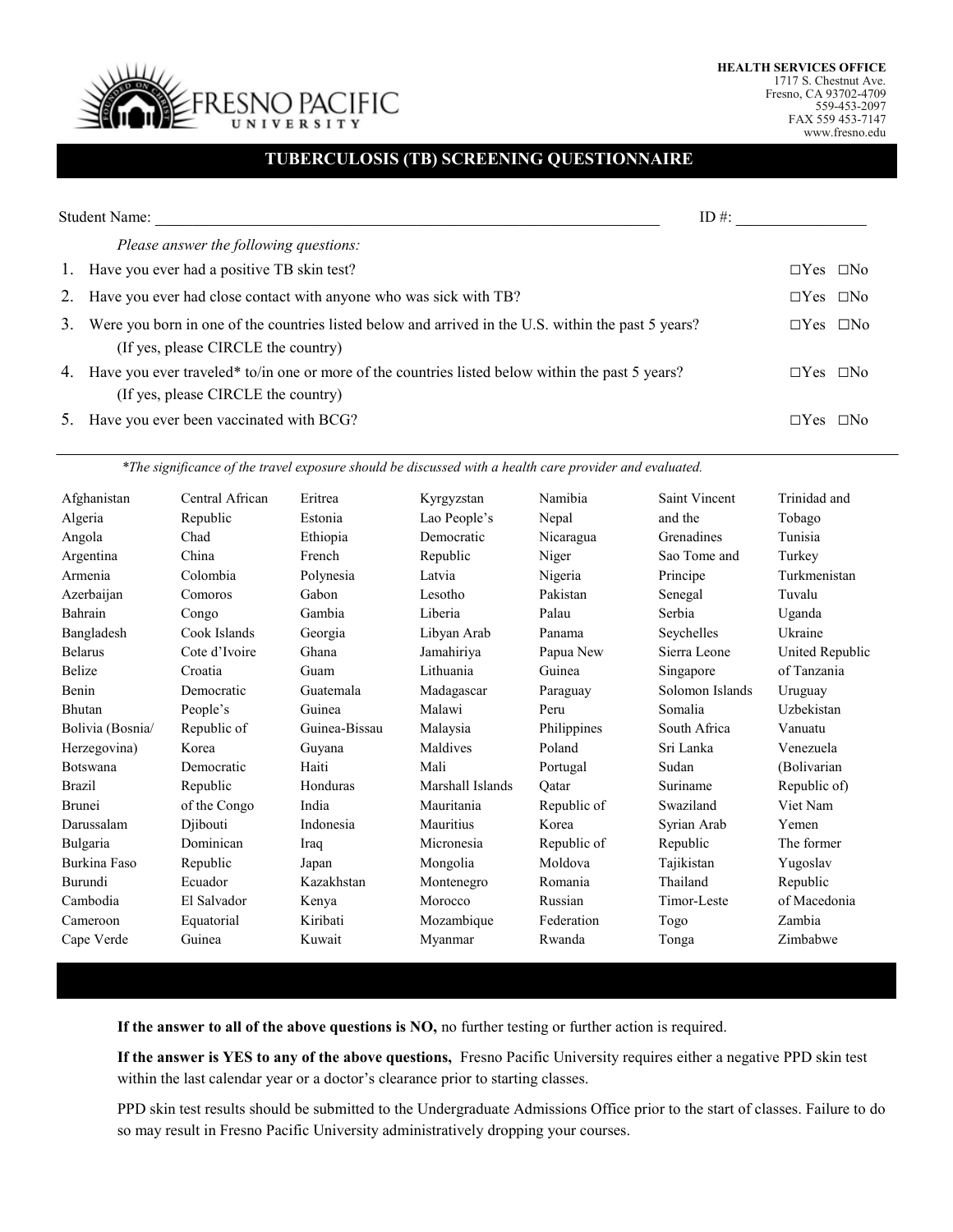# **STUDENT INFORMATION**

| FRESI<br>UNIVERSITY                  |                                                                                                                                                                                                                                |            |    |                                       | <b>HEALTH SERVICES OFFICE</b><br>1717 S. Chestnut Ave.<br>Fresno, CA 93702-4709<br>559-453-2097<br>FAX 559 453-7147<br>www.fresno.edu |                                                    |     |  |     |  |
|--------------------------------------|--------------------------------------------------------------------------------------------------------------------------------------------------------------------------------------------------------------------------------|------------|----|---------------------------------------|---------------------------------------------------------------------------------------------------------------------------------------|----------------------------------------------------|-----|--|-----|--|
| (Please print)                       |                                                                                                                                                                                                                                |            |    |                                       |                                                                                                                                       |                                                    |     |  |     |  |
|                                      |                                                                                                                                                                                                                                |            |    |                                       | $\Box$ Female $\Box$ Male                                                                                                             | College Class: FR SO JR                            |     |  | SR. |  |
|                                      |                                                                                                                                                                                                                                |            |    |                                       |                                                                                                                                       |                                                    |     |  |     |  |
|                                      |                                                                                                                                                                                                                                |            |    | City                                  |                                                                                                                                       |                                                    |     |  |     |  |
| Street<br><b>Emergency Contact 1</b> |                                                                                                                                                                                                                                |            |    |                                       |                                                                                                                                       | State/Country                                      | Zip |  |     |  |
|                                      |                                                                                                                                                                                                                                |            |    |                                       |                                                                                                                                       | Alt Phone #                                        |     |  |     |  |
|                                      |                                                                                                                                                                                                                                |            |    |                                       |                                                                                                                                       |                                                    |     |  |     |  |
| <b>Emergency Contact 2</b>           |                                                                                                                                                                                                                                |            |    |                                       |                                                                                                                                       |                                                    |     |  |     |  |
|                                      |                                                                                                                                                                                                                                |            |    |                                       |                                                                                                                                       |                                                    |     |  |     |  |
|                                      |                                                                                                                                                                                                                                |            |    | <b>MEDICAL QUESTIONNAIRE</b>          |                                                                                                                                       |                                                    |     |  |     |  |
|                                      | Physician: Address: Address: Address: Address: Address: Address: Address: Address: Address: Address: Address: Address: Address: Address: Address: Address: Address: Address: Address: Address: Address: Address: Address: Addr |            |    |                                       |                                                                                                                                       |                                                    |     |  |     |  |
| Known Allergies: (Please specify)    |                                                                                                                                                                                                                                |            |    |                                       |                                                                                                                                       |                                                    |     |  |     |  |
| $\bullet$                            |                                                                                                                                                                                                                                |            |    |                                       |                                                                                                                                       |                                                    |     |  |     |  |
|                                      |                                                                                                                                                                                                                                |            |    |                                       |                                                                                                                                       |                                                    |     |  |     |  |
|                                      |                                                                                                                                                                                                                                |            |    |                                       |                                                                                                                                       |                                                    |     |  |     |  |
|                                      | HAVE YOU EVER BEEN DIAGNOSED WITH OR HAD PROBLEMS WITH THE FOLLOWING:                                                                                                                                                          |            |    |                                       |                                                                                                                                       |                                                    |     |  |     |  |
| <b>YES</b><br>NO                     |                                                                                                                                                                                                                                | <b>YES</b> | NO |                                       | <b>YES</b>                                                                                                                            | NO                                                 |     |  |     |  |
| Abuse Effects                        |                                                                                                                                                                                                                                |            |    | Heart Disease                         |                                                                                                                                       | Relationship Difficulties<br>Skin or Acne Problems |     |  |     |  |
| Allergies                            | Adjustment Issues                                                                                                                                                                                                              |            |    | High Blood Pressure<br>Kidney Disease |                                                                                                                                       | Smoke Tobacco                                      |     |  |     |  |
| Asthma                               |                                                                                                                                                                                                                                |            |    | Learning Disability                   |                                                                                                                                       | Stomach Problems                                   |     |  |     |  |
| Cancer                               |                                                                                                                                                                                                                                |            |    | Liver Disease                         |                                                                                                                                       | Stress/Anxiety                                     |     |  |     |  |
| Depression                           |                                                                                                                                                                                                                                |            |    | Lung Disease                          |                                                                                                                                       | Substance Use/Abuse                                |     |  |     |  |
| Diabetes                             |                                                                                                                                                                                                                                |            |    | Menstrual Disorders                   |                                                                                                                                       | <b>Thyroid Problems</b>                            |     |  |     |  |
|                                      | Ears/Nose/Throat Disorder                                                                                                                                                                                                      |            |    | Mental Health Impatient               |                                                                                                                                       | Trauma Effects                                     |     |  |     |  |
|                                      | Eating Disorder                                                                                                                                                                                                                |            |    | Neurology Problems                    |                                                                                                                                       | <b>Urinary Tract Infections</b>                    |     |  |     |  |
|                                      | Epilepsy/Seizures                                                                                                                                                                                                              |            |    | Orthopedic/Physical Disability        |                                                                                                                                       |                                                    |     |  |     |  |
|                                      | Eye/Vision Difficulties                                                                                                                                                                                                        |            |    | Psychotherapy                         |                                                                                                                                       |                                                    |     |  |     |  |
| Please explain any "yes" answers:    |                                                                                                                                                                                                                                |            |    |                                       |                                                                                                                                       |                                                    |     |  |     |  |
| Please explain:                      | Has anyone in your family been diagnosed with any of the above? $\Box$ YES $\Box$ NO                                                                                                                                           |            |    |                                       |                                                                                                                                       |                                                    |     |  |     |  |